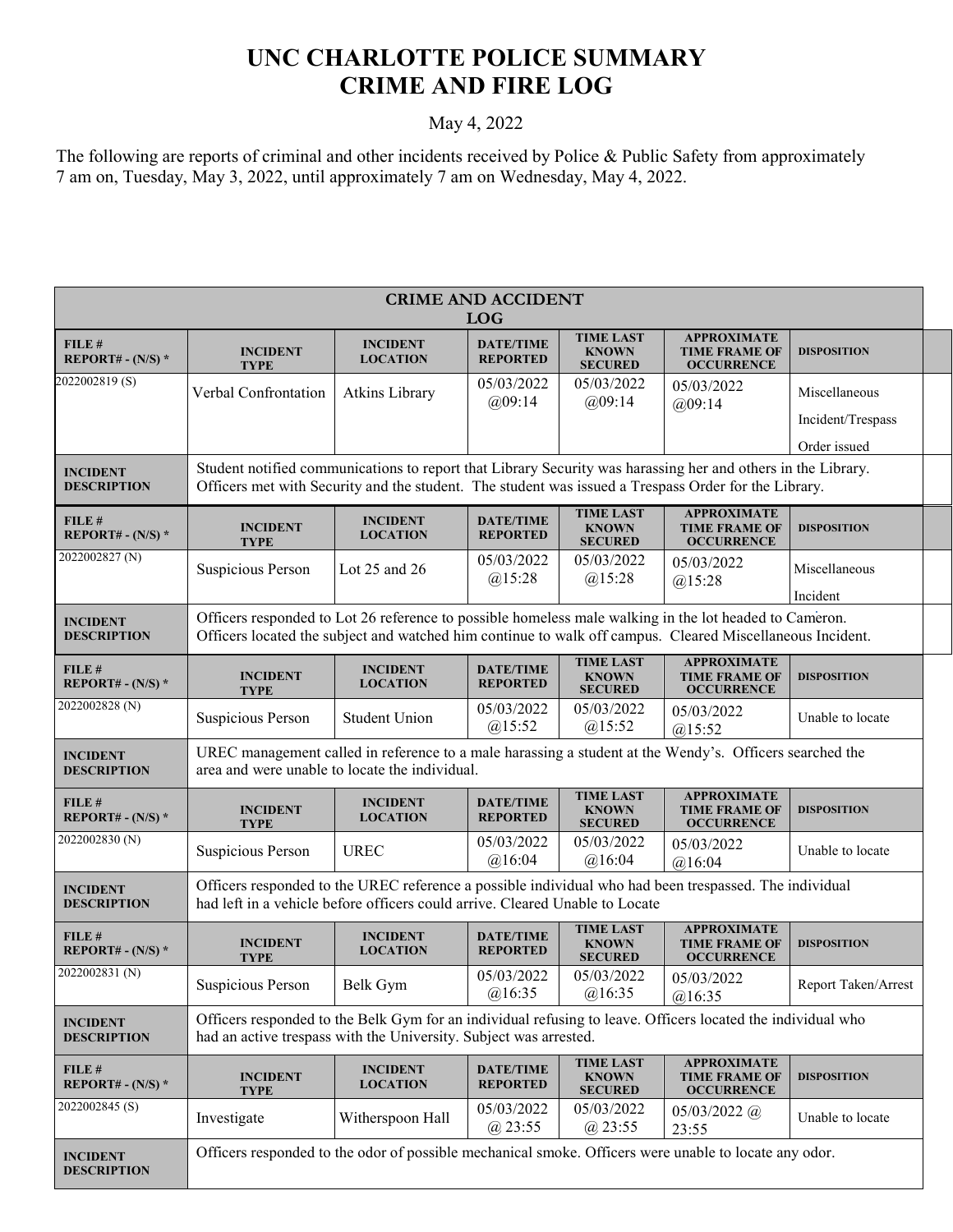| FILE#<br>REPORT# - $(N/S)$ *          | <b>INCIDENT</b><br><b>TYPE</b>                                                                                                                                                                                       | <b>INCIDENT</b><br><b>LOCATION</b> | <b>DATE/TIME</b><br><b>REPORTED</b> | <b>TIME LAST</b><br><b>KNOWN</b><br><b>SECURED</b> | <b>APPROXIMATE</b><br><b>TIME FRAME OF</b><br><b>OCCURRENCE</b> | <b>DISPOSITION</b>        |  |
|---------------------------------------|----------------------------------------------------------------------------------------------------------------------------------------------------------------------------------------------------------------------|------------------------------------|-------------------------------------|----------------------------------------------------|-----------------------------------------------------------------|---------------------------|--|
| 2022002549 (N)                        | Suspicious Person                                                                                                                                                                                                    | Atkins                             | 05/04/2022<br>(a) 01:25             | 05/04/2022<br>(a) 01:25                            | $05/04/2022$ @<br>01:25                                         | Miscellaneous<br>Incident |  |
| <b>INCIDENT</b><br><b>DESCRIPTION</b> | Officers responded to a request for assistance from Atkins Library Security reference a male that was<br>refusing to leave the Library. The subject had left upon officer's arrival. Cleared Miscellaneous Incident. |                                    |                                     |                                                    |                                                                 |                           |  |
| FILE #<br>REPORT# - $(N/S)$ *         | <b>INCIDENT</b><br><b>TYPE</b>                                                                                                                                                                                       | <b>INCIDENT</b><br><b>LOCATION</b> | <b>DATE/TIME</b><br><b>REPORTED</b> | <b>TIME LAST</b><br><b>KNOWN</b><br><b>SECURED</b> | <b>APPROXIMATE</b><br><b>TIME FRAME OF</b><br><b>OCCURRENCE</b> | <b>DISPOSITION</b>        |  |
| 22022002851 (N)                       | Investigate                                                                                                                                                                                                          | Cato                               | 05/03/2022<br>$(a)$ 02:26           | 05/03/2022<br>$(a)$ 02:26                          | $05/03/2022$ @<br>02:26                                         | Miscellaneous<br>Incident |  |
| <b>INCIDENT</b><br><b>DESCRIPTION</b> | Officers responded to the area near Cato Hall reference a suspicious male. Officers were unable to locate<br>the individual.                                                                                         |                                    |                                     |                                                    |                                                                 |                           |  |
| FILE #<br>REPORT# - $(N/S)$ *         | <b>INCIDENT</b><br><b>TYPE</b>                                                                                                                                                                                       | <b>INCIDENT</b><br><b>LOCATION</b> | <b>DATE/TIME</b><br><b>REPORTED</b> | <b>TIME LAST</b><br><b>KNOWN</b><br><b>SECURED</b> | <b>APPROXIMATE</b><br><b>TIME FRAME OF</b><br><b>OCCURRENCE</b> | <b>DISPOSITION</b>        |  |
| 2022002854 (N)                        | Suspicious Person                                                                                                                                                                                                    | South Village Deck                 | 03/03/2022<br>$(a)$ 03:34           | 03/03/2022<br>$(a)$ 03:34                          | $03/03/2022$ ( <i>a</i> )<br>03:34                              | Miscellaneous<br>Incident |  |
| <b>INCIDENT</b><br><b>DESCRIPTION</b> | Officers responded to South Village Deck reference a homeless male harassing students. Officers located<br>the individual and assisted him with leaving campus. Cleared Miscellaneous Incident.                      |                                    |                                     |                                                    |                                                                 |                           |  |

| <b>RESIDENT HALL FIRE</b><br><b>LOG</b> |                                |                                     |                                     |              |                 |                                  |                                  |                                 |
|-----------------------------------------|--------------------------------|-------------------------------------|-------------------------------------|--------------|-----------------|----------------------------------|----------------------------------|---------------------------------|
| <b>REPORT#</b>                          | <b>RESIDENT</b><br><b>HALL</b> | <b>DATE/TIME</b><br><b>OCCURRED</b> | <b>DATE/TIME</b><br><b>REPORTED</b> | <b>CAUSE</b> | <b>INJURIES</b> | <b>PROPERTY</b><br><b>DAMAGE</b> | <b>FULLY</b><br><b>SPRINKLED</b> | <b>FIRE</b><br><b>DETECTION</b> |
| None                                    |                                |                                     |                                     |              |                 |                                  |                                  |                                 |

| <b>CRIME AND ACCIDENT LOG-CENTER CITY</b> |                                                                                                                  |                                    |                                     |                                                    |                                                                 |                    |
|-------------------------------------------|------------------------------------------------------------------------------------------------------------------|------------------------------------|-------------------------------------|----------------------------------------------------|-----------------------------------------------------------------|--------------------|
| FILE#<br>$REPORT# - (N/S)*$               | <b>INCIDENT TYPE</b>                                                                                             | <b>INCIDENT</b><br><b>LOCATION</b> | <b>DATE/TIME</b><br><b>REPORTED</b> | <b>TIME LAST</b><br><b>KNOWN</b><br><b>SECURED</b> | <b>APPROXIMATE</b><br><b>TIME FRAME OF</b><br><b>OCCURRENCE</b> | <b>DISPOSITION</b> |
| None                                      |                                                                                                                  |                                    |                                     |                                                    |                                                                 |                    |
| <b>INCIDENT</b><br><b>DESCRIPTION</b>     | There were no criminal incidents, or vehicular accidents, at Center City for the time period<br>indicated above. |                                    |                                     |                                                    |                                                                 |                    |